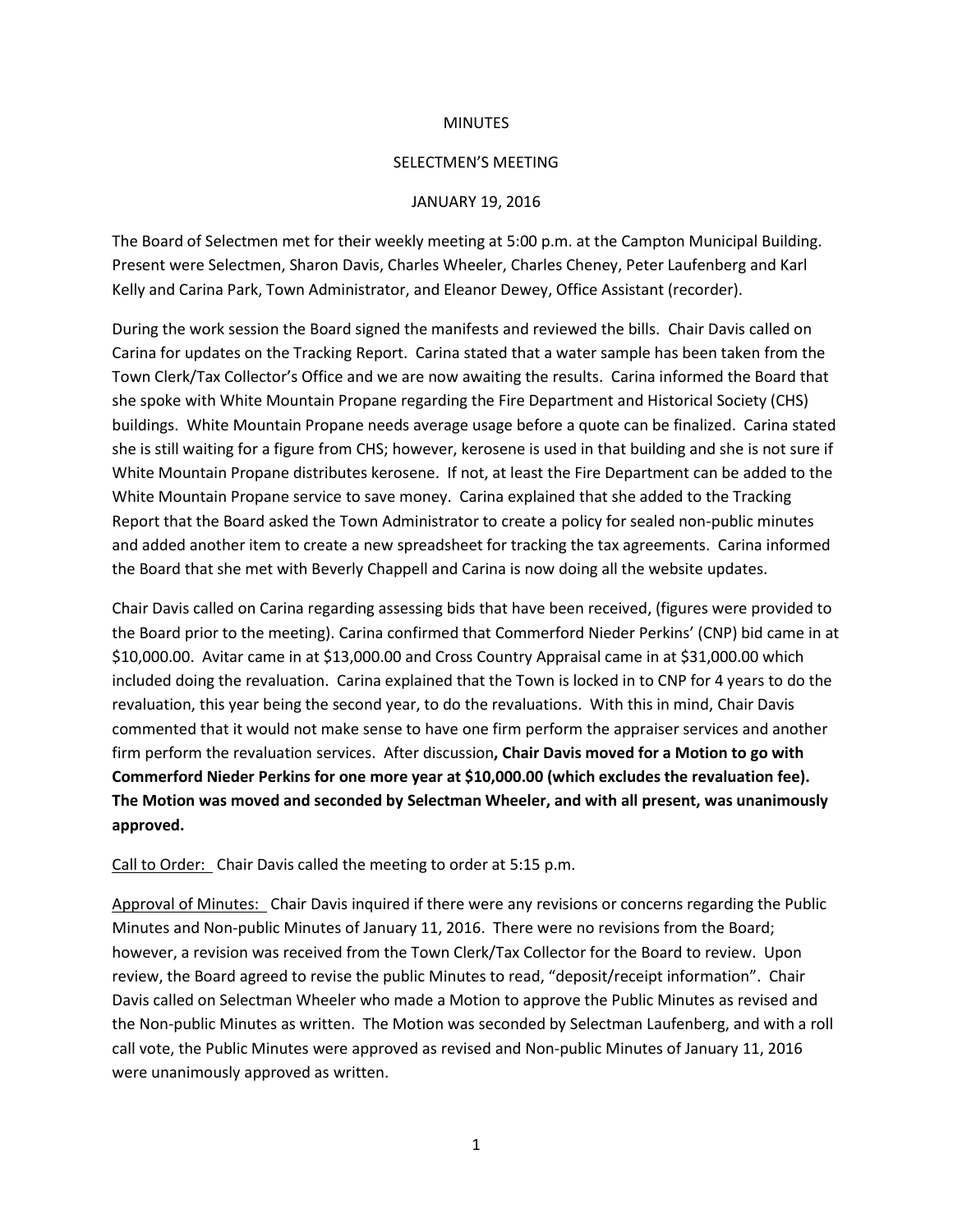Continued Budget Discussions: Chair Davis called on Hannah Joyce, Town Clerk/Tax Collector who distributed to the Board her revised Proposed 2016 Town/Clerk Tax Collector's budget which split out the overtime budget from regular wages. Discussion ensued regarding the increase in the Printing & Supplies line item to purchase the credit card machines. Carina advised that funds had been encumbered from the 2015 unexpended funds to purchase the machines, but recommended adding a \$100.00 to the 2016 Printing & Supplies budget line for shipping costs. There was also discussion regarding hourly rate vs. salary for the Town Clerk/Tax Collector. **The Board unanimously agreed that the position should be a salaried position. It was also agreed that a Warrant Article will be drafted for Town Meeting to vote on the Town Clerk/Tax Collector's position becoming a salaried position rather than an hourly position.** With that in mind, the line item for the Town Clerk/Tax Collector's compensation was changed to \$52,500.00. The total overtime line item was then reduced by \$5,100 to reflect \$6,100.00 rather than \$11,200.00. Selectmen Cheney expressed that he felt with the salaried position, the Town Clerk/Tax Collector should be responsible for processing Small Claims actions for delinquent taxes rather than a collection agency handling these matters. Chair Davis commented that small claims actions are very time consuming and expensive and most times ineffective. There being no further changes to the proposed TC/TX's budget, the Board thanked Mrs. Joyce for coming this evening.

Chair Davis then called on Robert "Butch" Bain, Road Agent, regarding the 2016 Highway Department Proposed Budget. Chair Davis stated the Board would like to discuss the converting of a part time employee to a full time position. Mr. Bain reminded the Board that it was upon Ann Marie's Foote's suggestion that the part time employee be hired full time to accommodate the Highway Department and also do maintenance work for the Municipal Building. After discussion, the Board unanimously agreed that they were not in favor of converting the part time position to full time at this time. The next item of discussion concerned the paving budget. After lengthy discussion on the cost of paving and the options Mr. Bain provided of roads to be paved, and each member of the Board expressing their concerns, the Board unanimously agreed to place \$210,000.00 in the paving line item and \$40,000.00 in the gravel line item. Selectman Laufenberg suggested the need for a road inventory to be done to survey each road and examine what needs to be done with each road. Mr. Bain stated that he is in the process of completing the inventory and should have the assessment completed by mid-summer. The Board thanked Mr. Bain for coming this evening.

Chair Davis continued the meeting by suggesting a new procedure for presentation of the Budget for the 1<sup>st</sup> Budget Hearing which will be held at the Municipal Building on Monday, January 25, 2016, at 6:30 p.m. The procedure suggested is that each Selectman and Carina Park choose what sections they will present at the Budget Hearing. With that being said, the Proposed Budget was reviewed (following the Proposed Budget format), and assignments were made.

Chair Davis then called on Carina who stated that Fire Chief Dan Defosses informed her that the Town of Campton could finance the Town's portion of the Fire Department's new rescue truck. Fire Chief Defosses provided Carina with financing options offered by Community Leasing Partners, a Division of Community First National Bank with the terms and payment options offered for a term of 5 years, 7 years or 10 years. Lengthy discussion ensued by the Board concerning lease/purchase options vs. depleting the capital reserve funds. Chair Davis emphasized the Board's obligation to avoid huge spikes